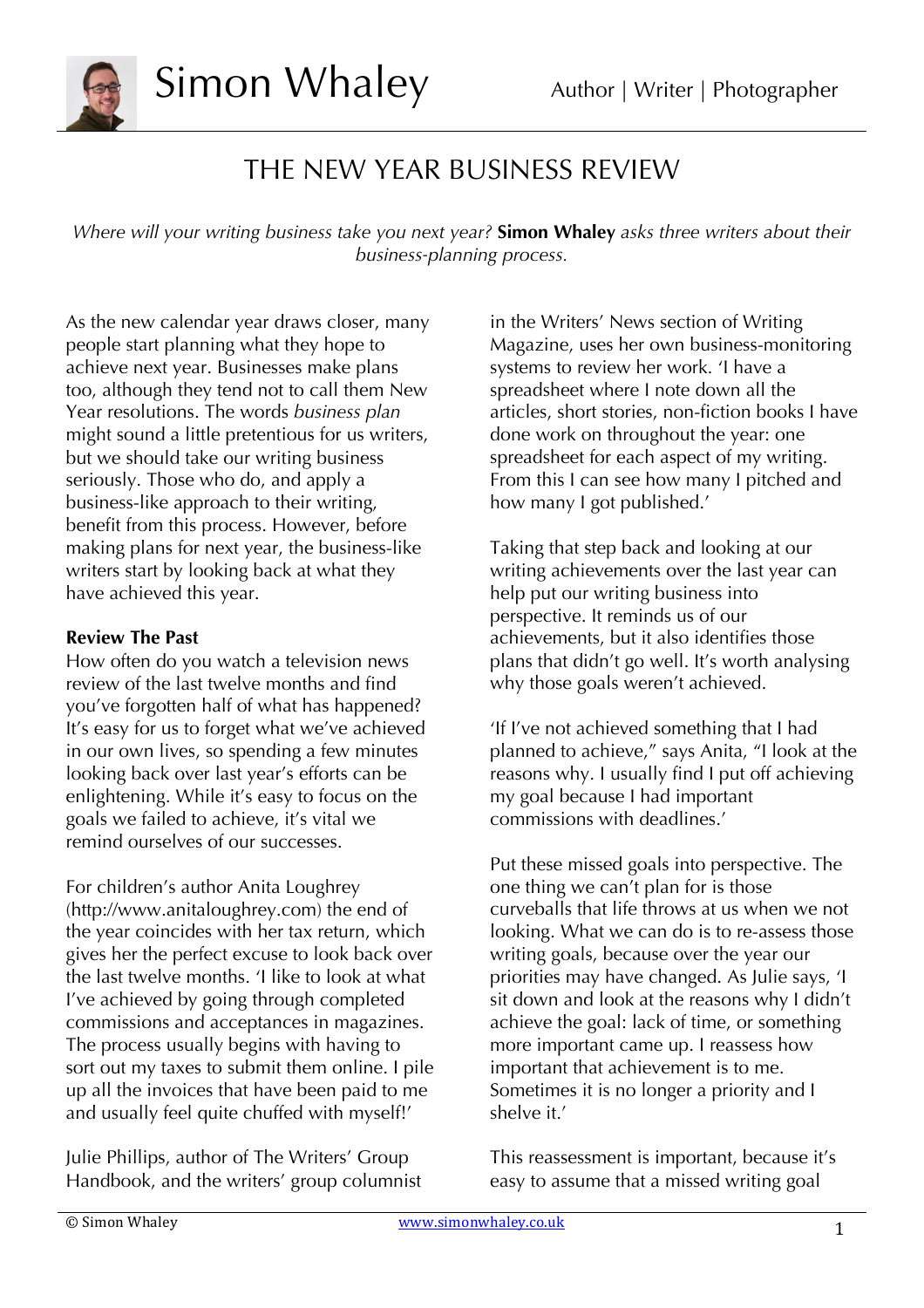

# Simon Whaley Author | Writer | Photographer

should be carried forward into next year's business plan. But we should only set ourselves the goals we want to achieve (because we're more likely to work harder to achieve those goals). If a writing project no longer interests us, and we have no need to pursue it (such as a contractual agreement) then striving to achieve it is a waste of time.

This business planning process can help us focus what we want from our writing careers. Writing magazine columnist Lorraine Mace, who is also author of the DI Paolo Storey crime series, says this focus helps narrow her review of last year's achievement. 'I think many writers go off and try to do everything. I certainly did when I started out. I am much more focussed now. First, and foremost, I am a novelist. Everything else has to fit in around the books I write each year.'

So when Lorraine comes to review her achievements over the last twelve months, all she considers is her novels. 'I allow myself a very brief pat on the back for novels published, but that's as far as it goes.'

### **Planning Ahead**

Once you've assessed your achievements over the last twelve months, ditched the writing goals that no longer interest you, and identified what your plans are for the coming twelve months, it is time to start putting it all together. Remain realistic. 'My goals depend upon what else I have going on in my life and what other commitments I have,' says Julie. 'I make a list of everything I would like to achieve with my writing for the coming year and then I sort them into whether they are big, middling, or small projects and take it from there. I also prioritise them into what I will enjoy doing the most and what will potentially bring more money in.'

It's vital we have a clear understanding of what our main goals over the coming twelve

months are. From here, we can then break them down into monthly, weekly and even daily targets. Because Lorraine knows she's primarily a novelist, it's these goals she focusses on first. 'At the beginning of each year I decide which novels will be written: one crime as Frances di Plinio and one for children as myself. I have regular work for each month on various magazines and websites, but I also have to take into account the time required to market my books: school visits, book signing events, my own weekly blogs, guest postings, Facebook contact, Twitter and all the time consuming items that are now so much part of a writer's life.'

Anita also finds that having this overall vision of what she wants to achieve during the year ahead helps her writing on a daily basis. 'I set myself general goals for the year and then I make myself specific weekly lists. Then, every day, I prioritise this list.'

When creating these plans and lists it's a good idea to understand how you work as a writer. Then you can break down your goals into the necessary smaller steps that work best for you. For Anita it's about saving the serious stuff until later in the day, when she knows she's better suited to tackling it. 'I tend to do the fun stuff first and enjoy immersing myself in a piece of writing. I will tackle the difficult stuff later in the day, after my brain has got into gear.'

Deadlines are immensely useful when planning our writing year. Anita, Julie and Lorraine all have monthly deadlines for their article columns, which helps with this annual business-planning process. For writing projects that have no externally-set deadlines, they create their own. 'One way I have found works quite well in getting me to focus on the tasks that have not been commissioned,' says Anita, 'is to book myself on a course or a retreat that will make it the number one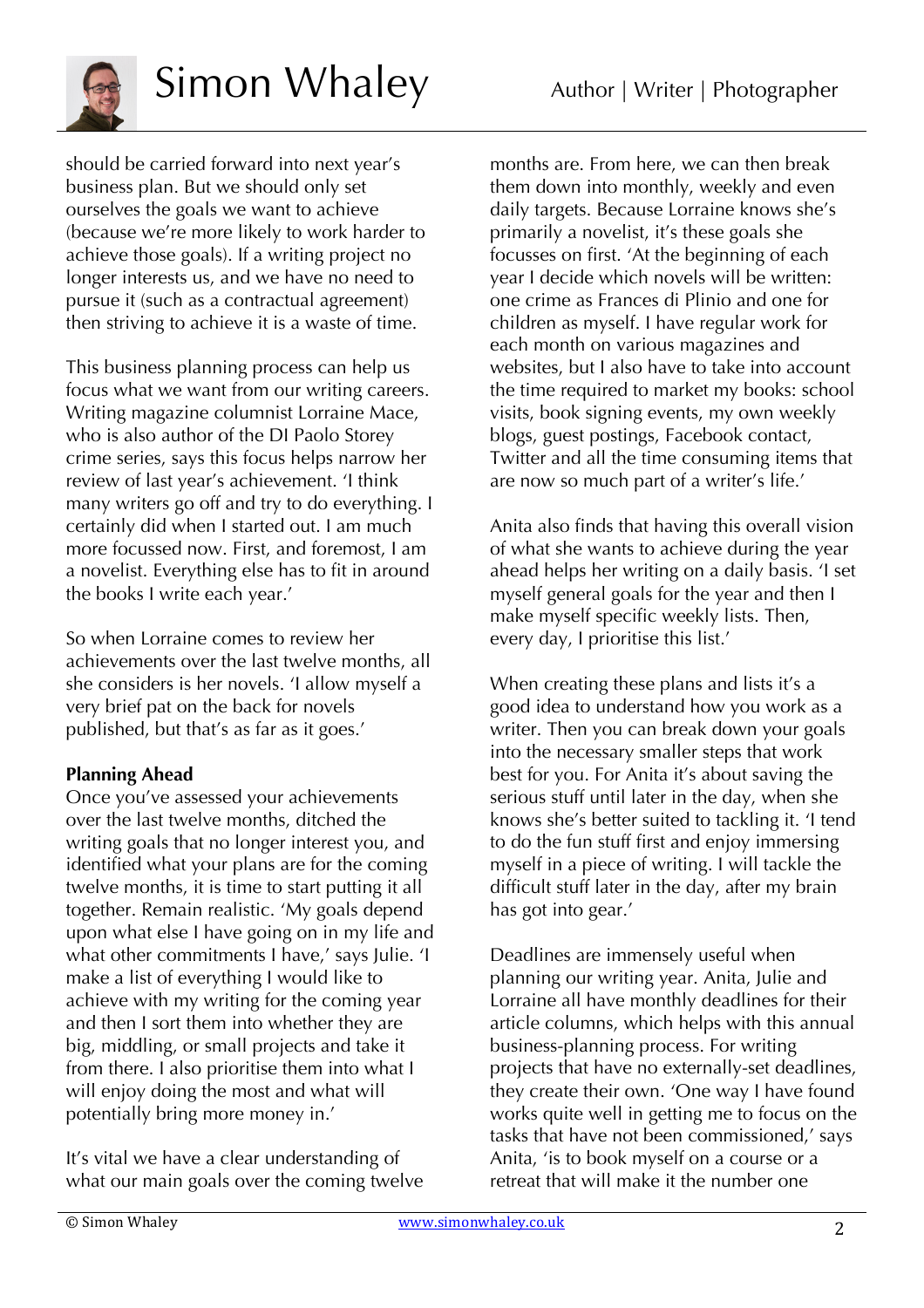

# Simon Whaley Author | Writer | Photographer

priority.' Taking ourselves away from our normal writing place helps focus us in two ways; it enables us to work on that project without distractions, but it also means we have to be on target with our other writing projects so that we can go away in the first place.

Booking a course, or a retreat like this, also creates a deadline in itself. If any preparatory work is required we can plan when to do it in the months or weeks before hand. Use the course or retreat as a reward for having met previous targets. Staying motivated throughout the year helps us achieve our targets as the year progresses.

#### **Visualise Your Year**

Use business wall planners to give your writing goals some visual impact every time you sit down to write. They can also be a great way to see how you're progressing as the year passes. 'I have a long, medium and short term plan that I display on the wall in my office,' says Julie, 'so I can see exactly what I'm aiming for. I also note down the shifts my husband is working, times I need to be transporting my daughter, and any appointments, with times I have available to write.'

Having this annual overview is also useful for the planning process. Look for quieter weeks, or months, which may be better for tackling

the larger, in-depth projects, whereas busier times of the year are more suited to working on smaller projects. Spotting quieter times of the year can help identify potential buffer zones. In fact, scheduling a couple of quieter moments, spread throughout the year, gives us time to draw upon, should we need it. These quiet slots can help keep life in perspective when things go wrong. 'If I find myself falling behind,' says Julie, 'I allow myself some flexibility. I can then adjust my plan slightly, if I've been too optimistic with my planning. Life happens, and you can't plan for that!'

Julie, Anita and Lorraine are writers who are regularly published, because they take a business-like approach to their writing. At the end of the year they sit down and assess what they've achieved and then spend a little time deciding what they want to achieve in the coming twelve months. Any writer can do this. A morning or afternoon spent sitting down listing what writing projects we want to achieve in the year ahead is time well spent. It's an investment in our writing business.

Be methodical, break things down into small, achievable chunks, and this time next year you could find yourself looking back over what you've achieved, and making even bigger plans for the year after. That's the beauty of business planning our writing.